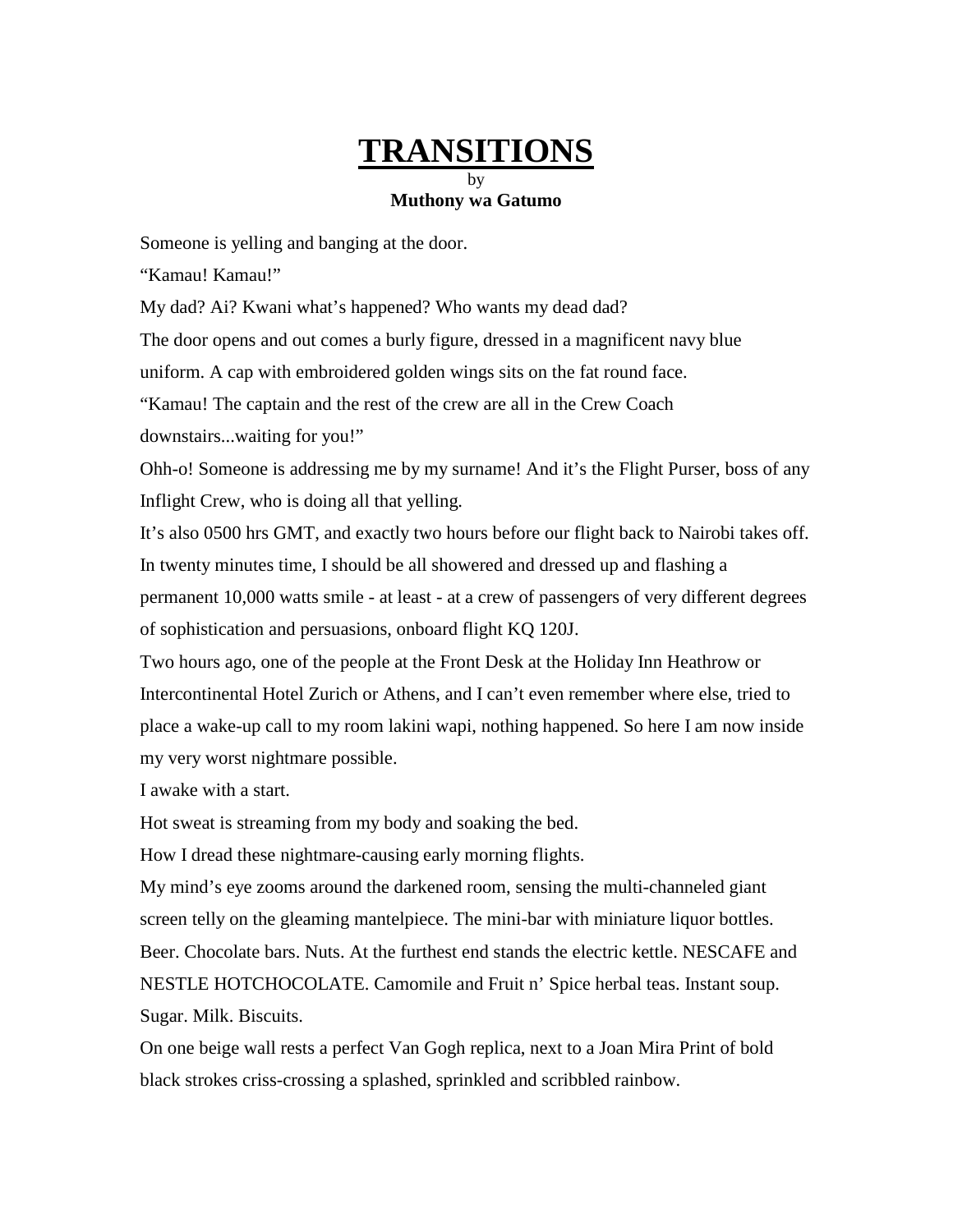But in the very next installment of that very same second? My wide open eyes catch a glimpse of the illuminated radio clock blinking the real time at me. 2:35am, 2:35am, the clock mocks.

\*\*\*

5 years later in Nairobi, Kenya.

A Pentecostal choir of dogs howl at a distance. Cats play bitch, cursing. A horny mosquito decided to seduce me...

Damn! Now I'll have to get up and kill that blood sucking mini vamp, because malaria's just too dear a disease to have in these days of inflation and 'very bad economy'. Aiee! I try to move and my spring bed squeaks and squeals like rats on heat, the paperthin mattress dipping, curving and curling with every movement made. I land on the ground with a thud and blindly feel my way to the electric switch surrounded by the snores, vinegary human gas, plus French-accented sleep-talk of my sleeping roommate Aminata the Lovely.

"Mah Njeeri! He was reech!"

This is how Aminata usually greets me each morning.

"A beautiful man! A white! Reech!"

Aminata then swans around our 12' by 12' room; dancing around the small iron table and two wooden chairs between identical camping beds that all stand on a crackling vinyl carpet. "We go to dis 'otel..... Beautiful! Biiiiiig! With a lot of mzungu man, yo!!" Unlike me, Aminata never has nightmares about her past. She's always engaged in fantastic movie-like dreams that always end up with her riding off in a stretch limousine towards the setting sun, accompanied by a super rich white dude. Reeech! I kill mosquito Dead. Knock, knock. Who's there? Amos. Amos who? Amos Kito... Sorry Amos Kito, I say to the tiny red smear on the wall.

Other spots and similar smears decorate our room. Like greasy finger prints from a myriad of past lodgers. Strands of reddish blonde synthetic hair flapping on peeling brown paint. Something black. Something purple. And something else yellowing green for which tissue paper was surely invented.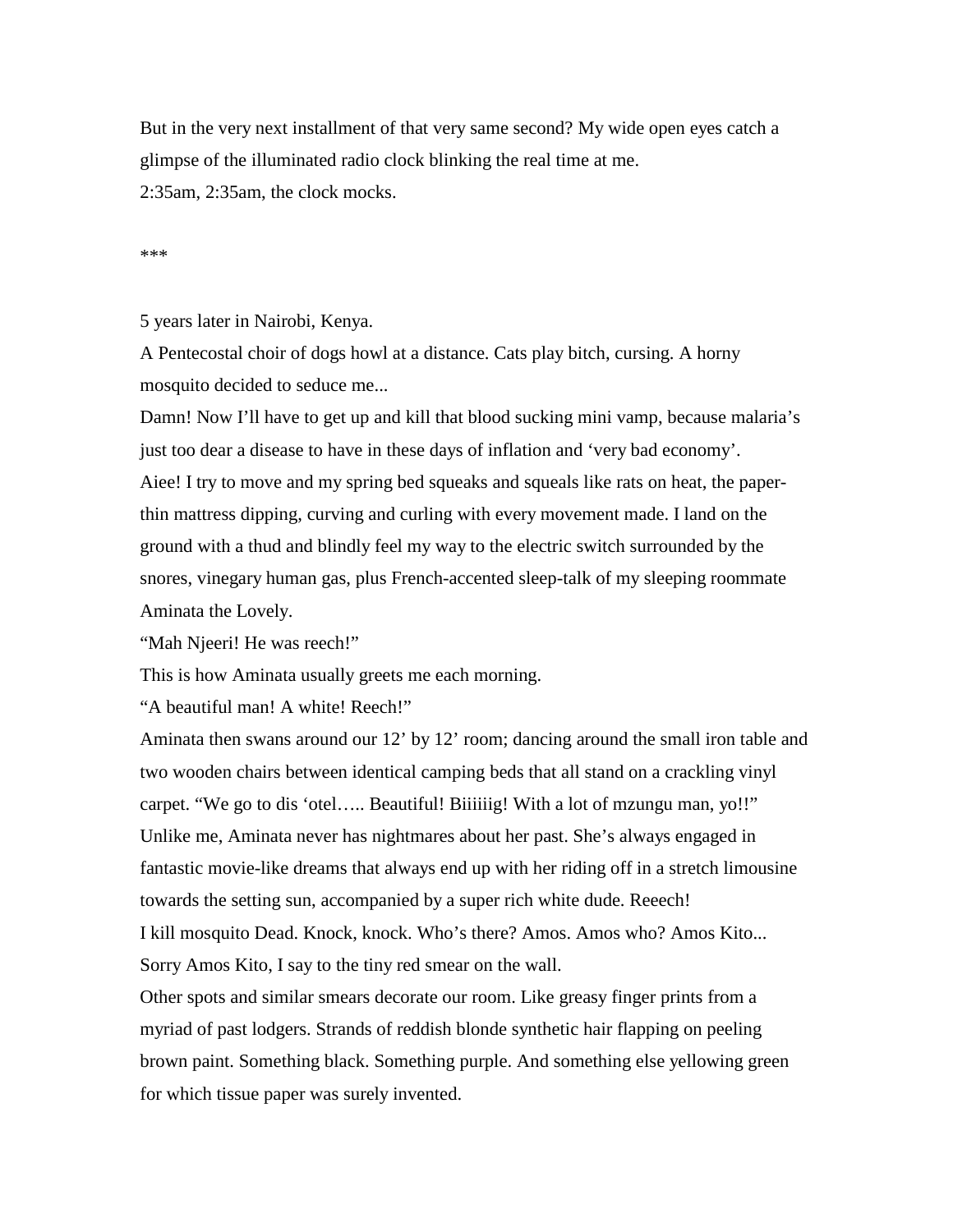Then cockroach.

Bigger than ones that get blended together with centipedes, grade worms and beetles the size of Brazil, into some smoothie from hell, in that popular TV programme called FEAR FACTOR, where the drinker of the horror soup eventually gets to win \$100,000. However, my attention is not 100 percent on the goliath roach. It's totally focused on the table and Aminata's loaf of bread plus the Blue Band margarine beside cutlery engraved MKGH.

Ancient faded papers posted on the four walls say Mama Koi Girls Hostels' Rules and Regulations. These rub shoulders with calendars from 1980, 1992 and 1976, plus J.Lo's famous butt in a recent publicity poster, Janet Jackson's widely-spaced 'dashboard'. Together with a mile of pictures featuring anonymous blue-eyed blond male persons, pulled out of old magazines - I imagine -courtesy of Mam'zelle Aminata. There're also ripe bananas and a hard Jaffa orange inside the thin black plastic bag supposedly well hidden under Aminata's bed.

\*\*\*

## 9:45am

"Your meeting is when?" Aminata is carefully studying her face in the mirror over our solo metal sink. Thin perpetually perplexed eyebrows. Studded tip tilted nose. Polished skin. She opens her mouth wide and checks out her tongue. Then teeth. And then adds more pink lipstick and a generous splash from Jean Paul Gaultier's woman shaped perfume bottle.

"10:30" I reply.

"Emille my brother bring 'is ka. We drop you." Aminata takes a mouthful of coffee plus a generous bite off a fresh fat mandazi doughnut from the cafeteria down the corridor. SWISS CAFE it's called. And is ran by Mama Koi's rather matronly daughter Koi. I start to salivate.

"Emilie? Mmm….Last month it was Jean Claude, my cousin from Rwanda". The other month Otey, "my uncle from Ghana". And there's even been one or two Chinese looking chaps, who are recently discovered long lost twice or thrice removed relatives, I suppose.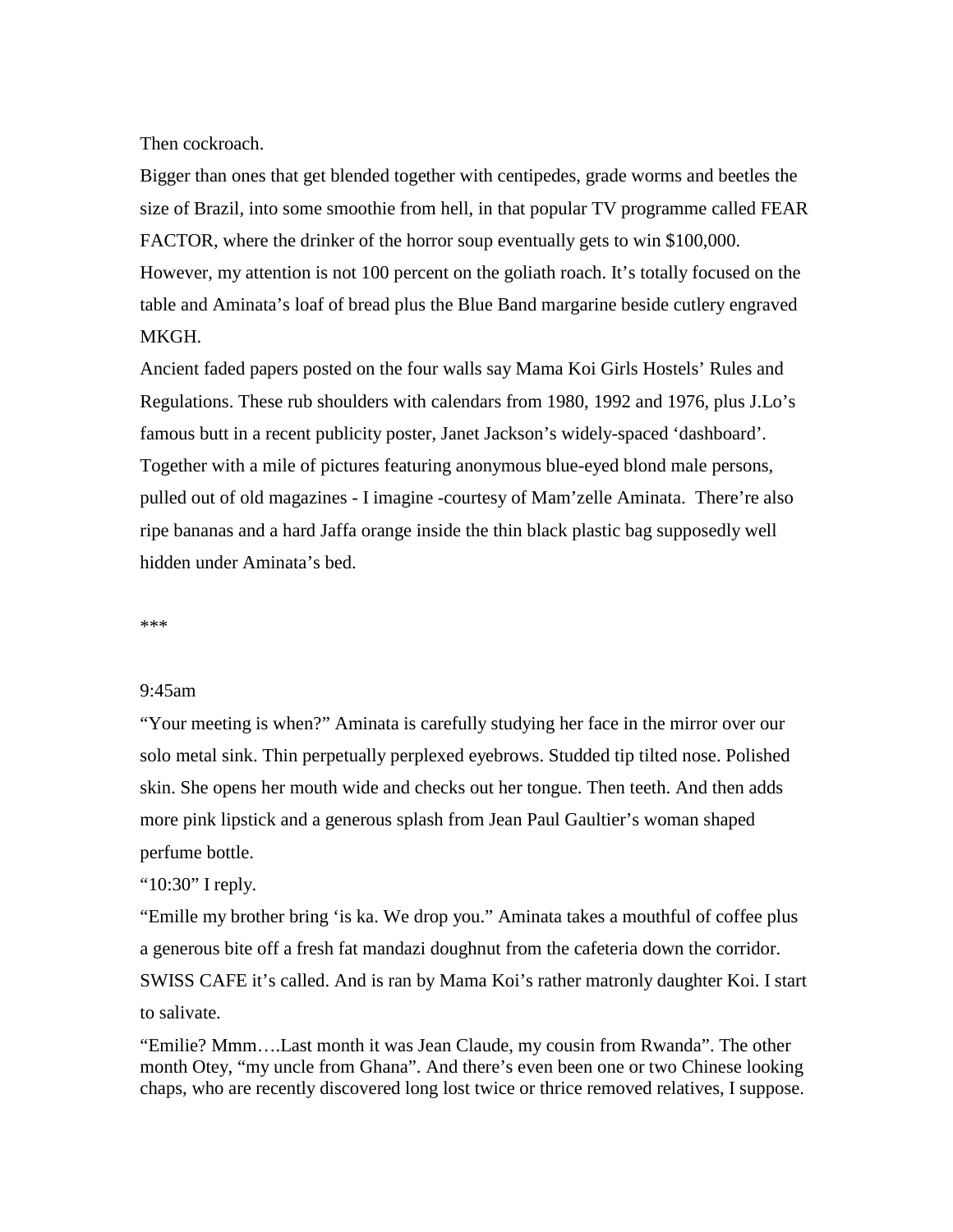"Didn't man evolve in Africa?," I can hear Aminata explaining, hands on hips in that threatening West African way?

\*\*\*

1l a.m. British Council Auditorium. It's buzzing.

A well-fed rather young red haired man from the podium seizes the microphone. "Foist a'd loik to welcome you all to this hare Writers Creativity Workshop", his lips pout and pluck like a goldfish. "As we have limited tow a'd loik us to foist introduce ourselves, one ata toim, beginning with that laidey ova there." He points at me. The others around him remain mum.

"Richford Clarke from BBC Wales will start us off. Ty will be soived at 12 sharp. Barbara there'll taike ova till lunch toim, at one thatcy. Ok? Ok!"

Standing up on rubbery feet, I soak in the many eyes stinging at me.

"Eh …Thank-you. Thank-you Mr. Wilfordshire, Mr. Clarke, Ms. Barbara ... ... and all of you ladies and gentlemen for inviting me here today." I feel the pairs of ears cocking and noses twitching in a natural quest of scenting me out. Who the hell is this one now, they seem to say. What the fuck could she have written surely, they obviously are asking. I ignore them all and yodel on.

"Thank-you very much for having me here today", I reply. "'It's a great privilege and honour to be involved in this workshop, where I hope to learn all that I can learn and benefit as a writer. Thank-you. Thank-you very much" Words that have always been my childhood sweethearts desert me at this juncture and my mind goes blank.

Finally. And after a long pregnant silence, Mr. Wilfordshire asks me the hardest question, "'What is your naime?"

"Eh...eh.. actually my real name, eh what I mean to say is, my official name is Margaret Kamau, but I eh, usually choose to use Njeeri as my writing name, which is actually my home name really... "

In the fog of apprehension and intimidation that now surrounds me, I hardly hear the command "NEXT!" which prompts the smooth flowing tirade from the others; fellow workshoppers, dapper and draped in sophistication, well cultivated execution, articulation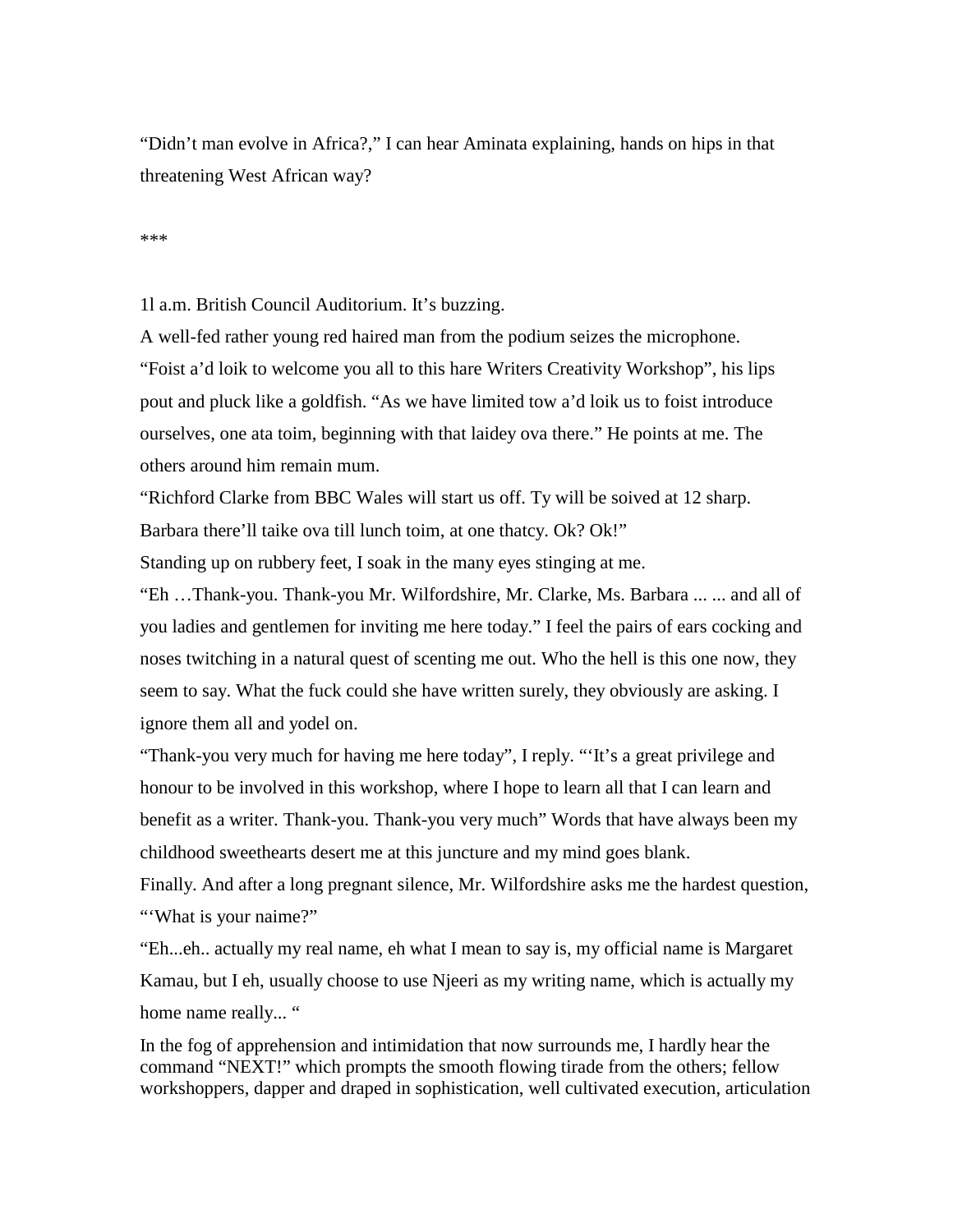and finesse that I only last experienced as long words read in the last book that I read I dunno when......

Hey. Am Symone Ghiroba and I work....

Hi. Am Atieno. I work at…

Wassup. Joey's mo name and I do graphic!"

Cheserem…

Mary...

Raju...

Ashley…

"So..." she's completely bald and has an eyebrow ring and dark brown lipstick that matches her dark brown eyes. "You said ati you're called?...."

I feel my own cornrows tighten around my head like a sisal baseball cap. Wanjera, the expert hairstylist at Embu Town, had made the kamatana lines extra fine and extra tight "to last at least two months".

My sensible Sunday Best outfit of matching blouse plus pleated long yellow skirt, bought during the last market day before relocating to Nairobi, at Manyatta township which is only twenty minutes from Mount Kenya, now feels, and maybe even looks, like a colourful polyester tent billowing in the sun in a typical Saturday afternoon wedding reception party. Compared to the sea of casual jeans and sweatshirts surrounding me. And ai? A whole Asian-Muhindi girl actually saying 'ati' like a true Nairobian! Kwani when did this transition take place?

Before I left the city of my birth after quitting the career of my fantasy in search for self and the ritual song of my soul, my art, Muhindi young women wore long dark hair and were ideally slim virgins-in-waiting, who strictly concentrated on learning the delicate art of being a very good wife and mother.

They might have been allowed to polish up their mathematical skills, perhaps for when they began their prescribed life-long part-time job at their father-in-law's shop in Ngara or Parklands, only after they'd successfully produced sufficient offspring. Where they'd henceforth supervise the daily selling of clothing materials, a hundred different spices or corals. With the ever-present help of Kalonzo or Wanyonyi, the ever faithful African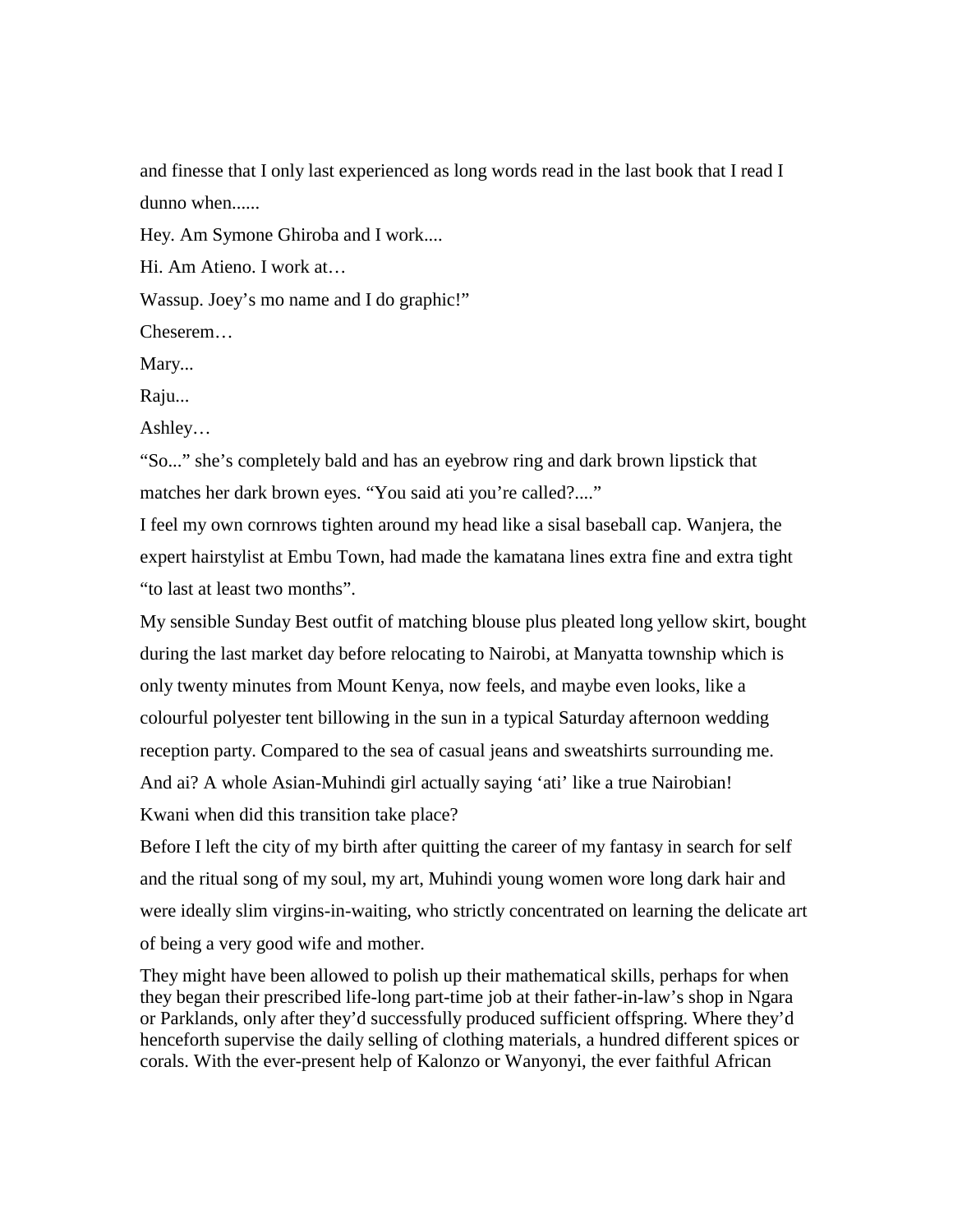Shop Assistant, who'd been assisting shop since World War One... Kwani when had this new breed taken over?

I remember the Asian girl's question about my name. Which is a question that catches me off guard nowadays. Much more than the shock of enjoying one-on-one attention focused on any part of my person, and especially my mind. Which might be - or not - a natural side effect from my recently-ended exposure to the hive-like traditional African network of my parents' village, where everybody's role in life is precisely prescribed by virtue of their sex and age.

"Eh... Margaret Kamau", I manage to mumble. " - actually Njeeri..."

She's tall but curvy and takes a delicate sip from her long thin brown cigarette. She then blows perfect rings towards the high ceiling of the auditorium. "Rita Shah", she smiles. It takes me a while to digest that she's just introduced herself to me and not just called me a name. My right hand begins to twitch. We are now all having sandwiches the size of matchboxes at the recess young Wilfordshire mentioned.

"Nyeery! You said ati you're from?..."

"Upcountry, eh…. I went to shags for a long break and I only just got back to the city last month... but I …eh… was born right here in Nairobi, actually..." I over-explain my recently ended upcountry sojourn as usual.

"Oh. So you now work for?..."

Again I'm caught off guard.

"Eh... .nowhere, eh, I mean, I'm self-employed... a freelancer."

"Oh. So, who have you been writing for then?" Meaning, in Nairobi culture at least, are you important enough? Are you worth knowing? Do you have important connections? Will you amount to anything? Plus the very equally important, Should I waste my time on you?

"Ah... this and that, here and there... .heh.heh." Meaning that for the longest time, I've only had one or two stints with wannabe tabloids who pay their writers peanut husks in year-long installments. A column in a magazine that died after only two belches. A stint with a porn rag whose staff writers remain anonymous as a policy...

"Oh."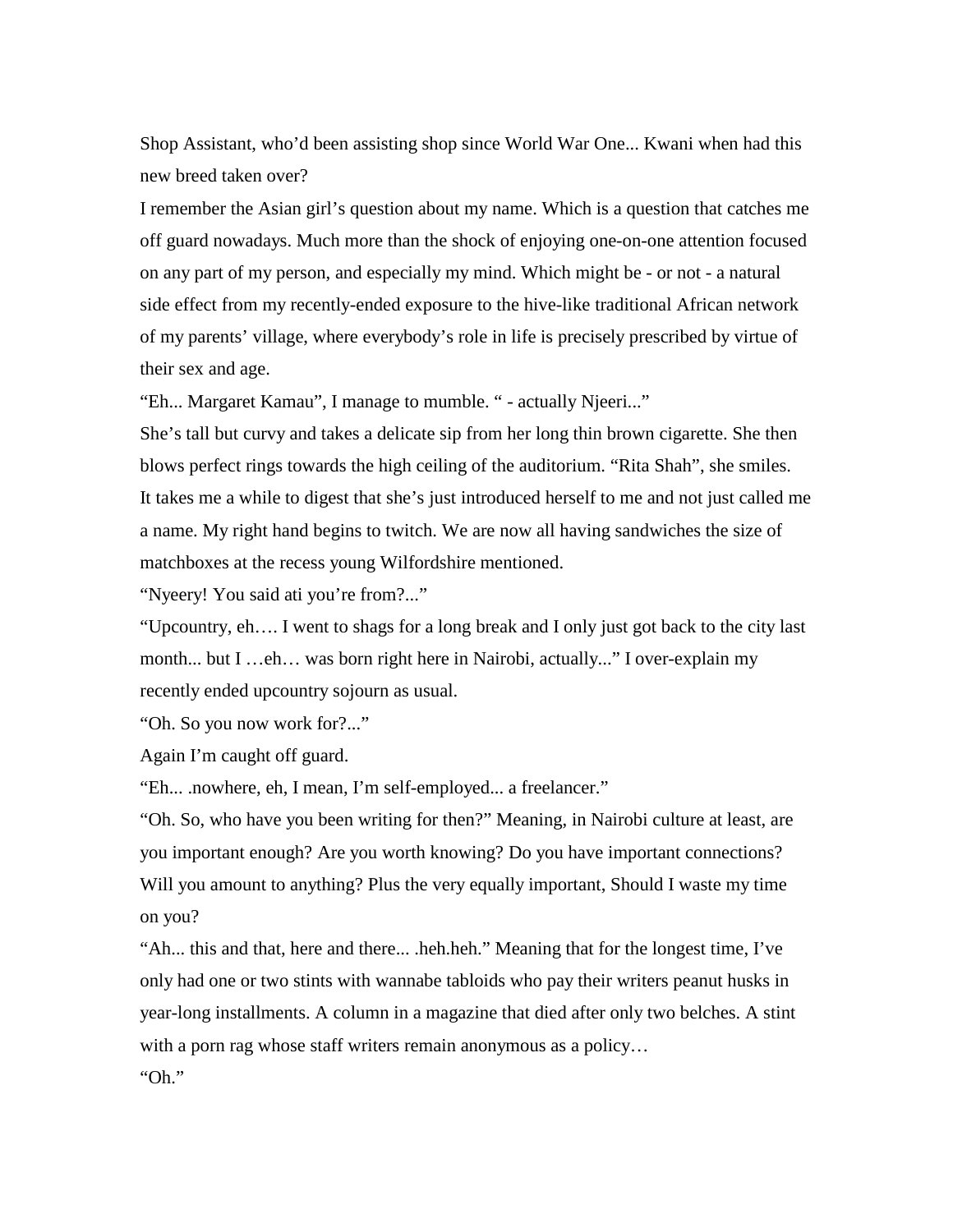Rita's interest is almost dead now, so I very quickly jump in. "BBC! Eh... I write for the BBC..!"

Of course I forget to mention that that, once upon a time, that snap I took of gaka, my grandmother, picking coffee, was accepted for publication by one of the BBC's World Service magazines. For their regular SNAPS page where even Maasai herdsmen and Gikuyu chicken fanners often have their stuff accepted. This bluff ensures that I henceforth belong to the important enough, worth knowing, has connections, will amount to something and the time wasted on me will not be time wasted at all social category... "Huh'!"

The brown eyes light up, interest resurrecting.

Rita sips her cigarette. I sip my tea and bite my matchbox sandwich, then Barry White's voice asks. "What about the BBC?"

Joey is slender. Has illegally smooth skin. Perfect white teeth, Musky. Expensive. Wassup.

"Eh…am fine, thank-you". I swallow my tea and finish off my sandwich. My tummy still growls in protest nonetheless, because thinly margarined loaf and a hard Jaffa orange stolen from Aminata's secret stash at 2:36am just doesn't cut it. Again I wonder what we'll have for lunch. And again my hand feels abnormally hot.

Rita and Joey lock lips.

"Nyeery works for the BSC", she smiles.

Joey's dark eyes smoulder.

Okay, they didn't. But dark eyes on handsome men are supposed to smoulder, right? What really happened was totally different, totally mortifying. As Joey pulled a seat, my right hand shot up from me quicker that a blink.

Rita stopped smoking. Joey's mouth dropped open. And my renegade limb stood poised in midair, begging for a handshake. Handshakes are as African as black is, after all. A reflex action. A natural reaction.

The poor guy gulped. Rita gulped. And I gulped too after a while, as I tried in vain to pull down the aforementioned stray appendage. So Joey shook it, almost blushing. A limp, sweaty, shaking-virgin handshake.